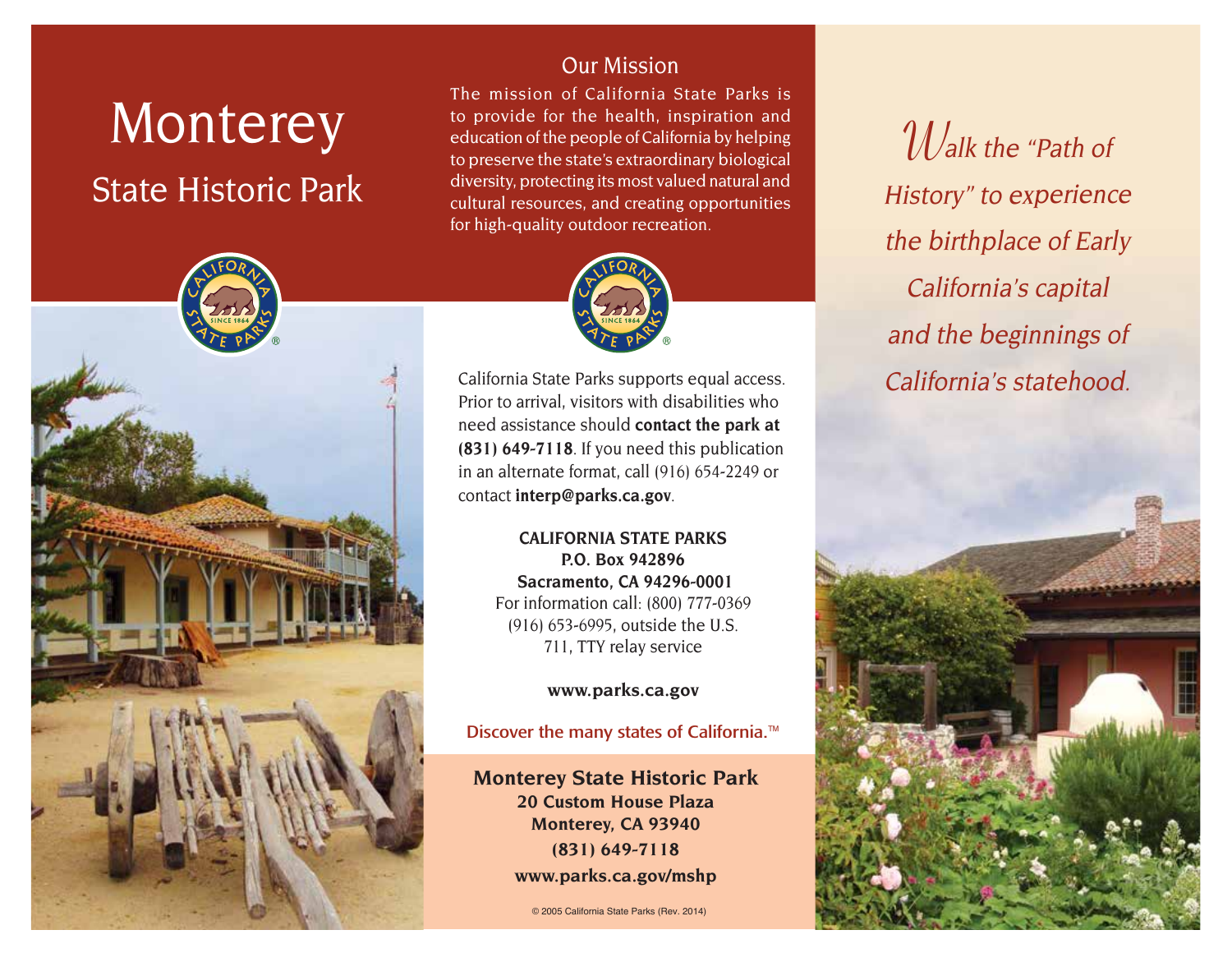#### **On the ruggedly picturesque Monterey Peninsula sits Monterey State Historic Park—**

California's earliest capital and the site of the state's first constitutional convention. A varied array of preserved buildings



Cowhides o

in Historic Monterey captures the cultural diversity that guided California's transition from a remote Spanish outpost to an agrarian Mexican province to U.S. statehood.

Known for its mild Mediterranean climate, the Monterey Peninsula has a year-round average temperature of 57 degrees. Coastal fog is common during the summer months, as is rain in the winter. Late fall offers the greatest number of sunny days.

#### **BRIEF HISTORY**

#### **Native People**

Inhabited by the Rumsien Indians for thousands of years, the Monterey Peninsula's rich animal and plant life supplied all of their needs. The Rumsien people moved their villages seasonally throughout their territory to fish, hunt and collect plants. Skilled artisans crafted finely woven baskets, often decorated with abalone pendants, quail plumes and woodpecker feathers. The arrival of Europeans in California drastically changed the native lifestyle. Traditional food sources were depleted by livestock, and the two cultures clashed over native traditions and beliefs. Diseases to which the Rumsien people had no resistance wiped out entire

villages, decimating the population.

#### **Spanish Settlement** In 1542 Juan Rodriguez Cabrillo,

the first European explorer to chart the California coast. sailed past the

fog-shrouded entrance to Monterey Bay. This protected harbor on California's central coast remained hidden for another 60 years. On December 16, 1602, Sebastian Vizcaíno entered the bay, searching for a safe harbor for richly-laden Spanish galleons returning from the Philippines. Vizcaíno

named Monterey Bay after the Viceroy of New Spain and reclaimed Alta (Upper) California for Spain.

 Spain finally began colonizing Alta California in 1769, 167 years after Vizcaíno's landing. On June 3, 1770, Captain Gaspar de Portolá, with Franciscan Father Junípero Serra, arrived on the shores of Monterey Bay to establish the Presidio of Monterey and Mission de San Carlos Borromeo de Monterey, the second of the Spanish missions in Alta California. The mission was moved one year later to its present site in Carmel. In 1775 Monterey became the capital of California, a title it would hold under both Spanish and Mexican rule.

#### **The Mexican Period**

Mexico obtained independence from Spain in 1821; for nearly 25 years, the Mexican flag flew over Monterey. Under Mexican rule, trade restrictions were lifted. Coastal ports were opened to foreign trade, drawing British, American and South American traders. To collect custom duties-a principal revenue source for Alta California-from the burgeoning foreign shipping trade, the Mexican government built the Custom House, the oldest government building in California and California's first State Historical Landmark.

Image courtesy of the California Historical Society



Inset: Father Junípero Serra. Bottom: Dedication of the second mission in Alta California at Monterey, by L. Trousset, 1870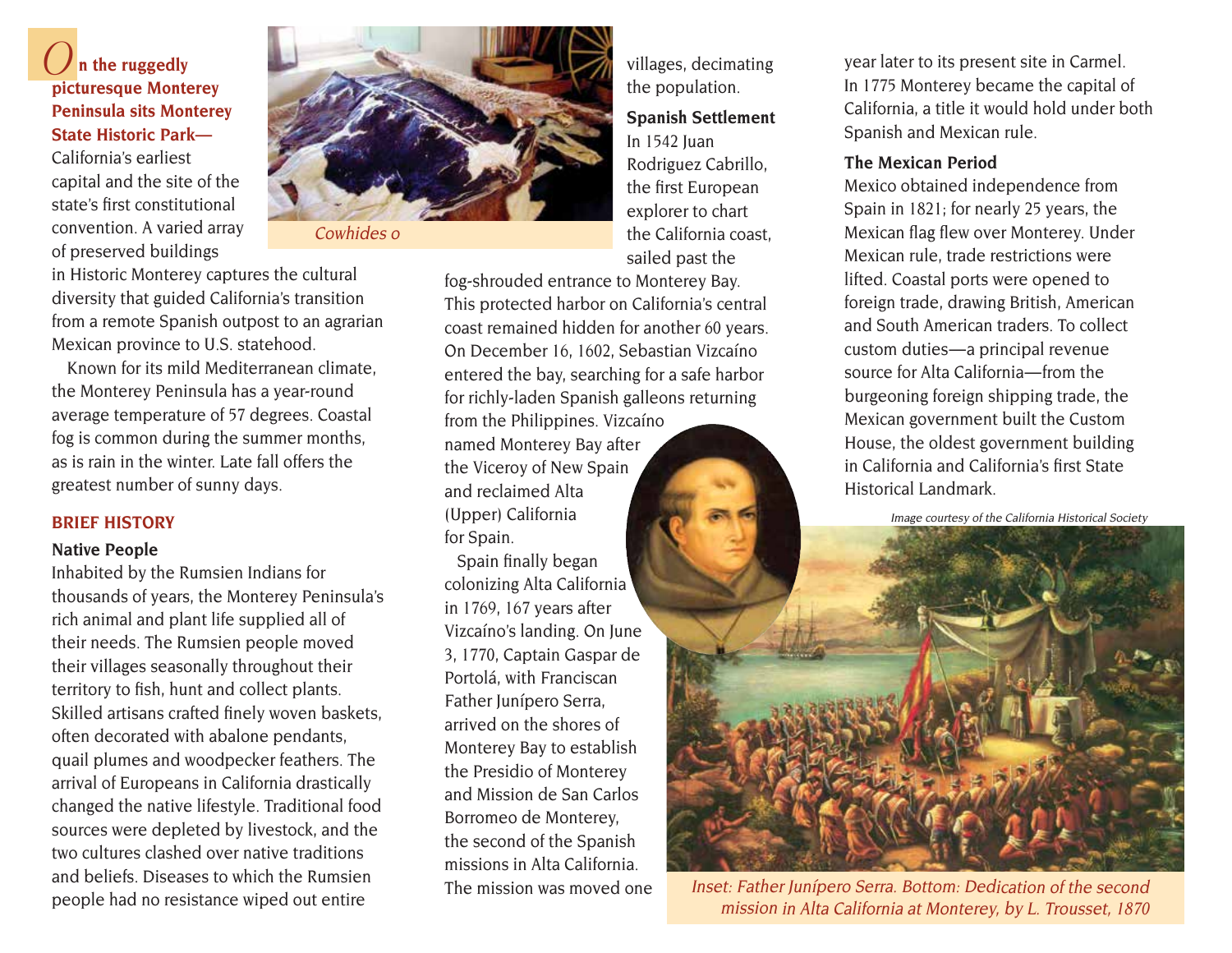Image courtesy of The Bancroft Library, University of California, Berkeley



Mission San Carlos Borromeo, by Edwin Deakin, ca. 1900

The opening of Monterey's port quickly drew seafaring men, such as American sea captain John Rogers Cooper. He arrived in California in 1823, built what is now the Cooper-Molera Adobe (a National Trust Historic Site), and became a merchant and a prominent landowner. In 1832 he convinced his half-brother Thomas O. Larkin to join him in business. Larkin soon became the most influential American in Monterey, serving as the first and only United States consul to Mexico in Monterey. Many foreigners, drawn by trade, settled in California, married into leading local families, and worked closely with the upper class of native-born Californios — men like Mariano Vallejo, Juan Bautista Alvarado and José Castro.

 Monterey soon expanded beyond the old Spanish presidio walls. Pristine, whitewashed adobe buildings lined the streets and dotted the hillsides. Many leading citizens erected substantial residences using sun-dried adobe bricks, a traditional and abundant

building material. The Larkin House, home of Thomas O. Larkin and his family, combined Spanish building methods with New England architectural features, creating a pattern for the popular "Monterey Colonial" style of architecture. In 1847 California's First Brick House was built by Gallant Duncan Dickenson,

who produced his own kiln-fired bricks and introduced American brick-building techniques to Monterey's architectural mix.

#### **American Period**

On July 7, 1846, during the Mexican-American War, U.S. naval forces, under Commodore John Drake Sloat, landed in Monterey to take formal possession of Alta California for the United States. The American flag was soon flying from the Custom House flagpole, realizing the American government's goal of creating a nation that stretched "from sea to shining sea."

News of the discovery of gold on the western slopes of the Sierra Nevada on January 24, 1848, motivated California's

leading citizens to push for statehood. In 1849 a new state constitution was drafted at Colton Hall, and in 1850 California became the thirty-first state. San Jose was chosen as the first permanent seat of California state government, ending Monterey's years as California's capital.

As the center of commerce and politics moved north to San Francisco and Sacramento during the gold rush,

> Monterey became isolated socially and economically. The Old Monterey Whaling Company began shore whaling operations in 1855, using the Old Whaling Station as headquarters and whalers' residence. Made of whale vertebrae, the front walkway reminds visitors of this unique economic activity in California's history. In the early 1900s, Monterey became the center of a thriving fishing and canning industry.

Image courtesy of The Bancroft Library, University of California, Berkeley

Thomas O. Larkin



View of Monterey looking inland, by Bayard Taylor, ca. 1850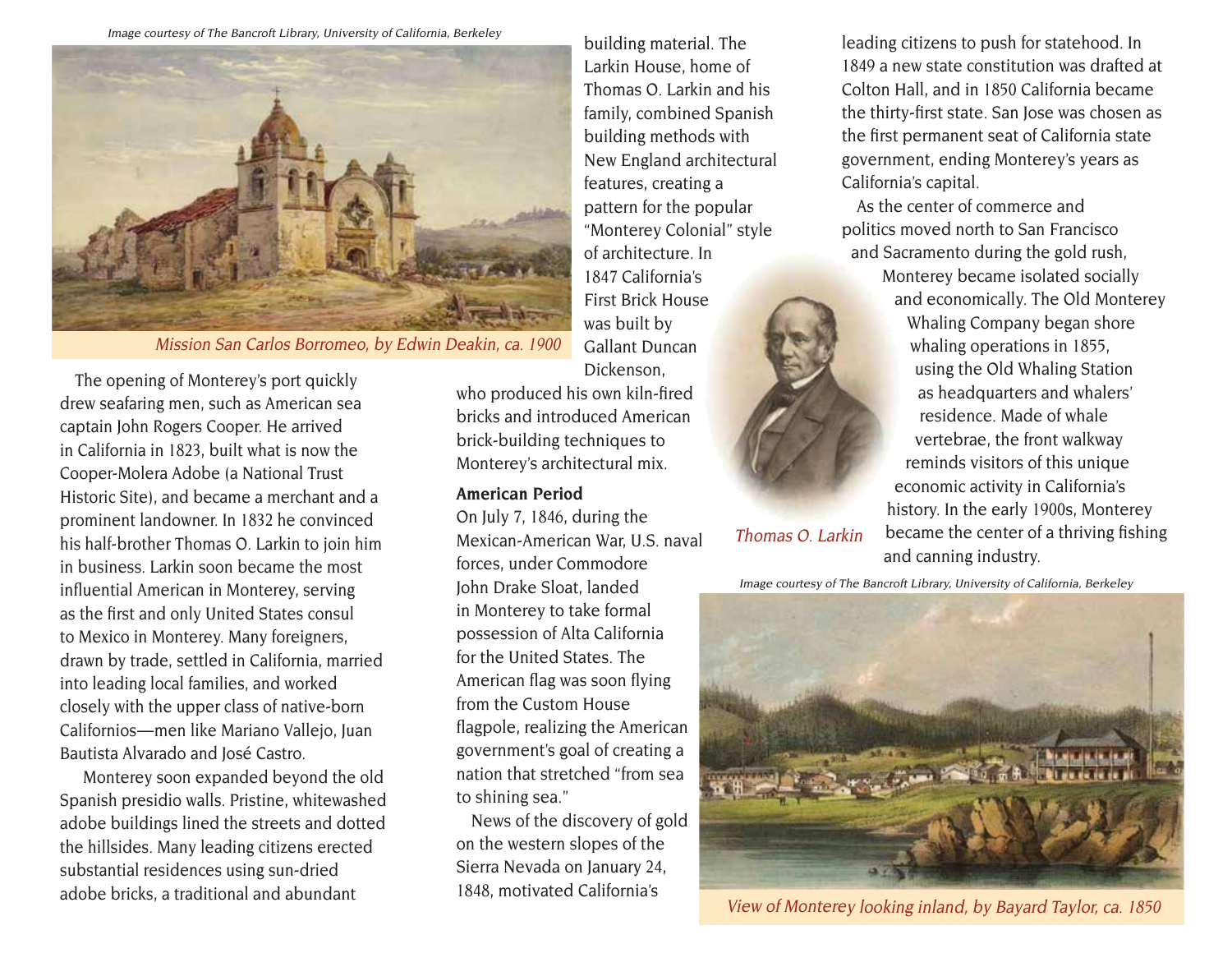Monterey has continued to appeal to those seeking a pastoral retreat. Over the years, Monterey's beautiful coastal setting has inspired artists and writers like Scottish writer Robert Louis Stevenson. Staying in the French Hotel, now known as the Stevenson House, he wrote articles for the local Monterey newspaper that captured the essence of the "Old Pacific Capital."

#### **MONTEREY STATE HISTORIC PARK TODAY**

Today the historic buildings

of Monterey State Historic Park retain their rich heritage, preserving an often-forgotten part of Californian and American history. Explore the park's interpretive center at the Pacific House Museum. Take a guided tour through sturdy adobe residences, such as Casa Soberanes and the Cooper-Molera Adobe (a National Trust Historic Site) for a taste of this rich history. Let the tantalizing fragrances of the many heritage gardens transport you back to early California as you experience the birthplace of California's government.

### **ACCESSIBLE FEATuRES**

The Pacific House Museum, the Stevenson House, the Custom House, and the First Brick House are generally accessible. However, some accessible structures are only open to guided tours at specific times.



The Pacific House's Sensory and Memory Gardens

Guided and self-guided tour material is available on request. The self-guided Path of History and the first floors of its marked buildings are accessible.

Accessible restrooms are behind the Pacific House Museum in the Casa del Oro Garden and at the Cooper-Molera Adobe.

Accessibility is continually improving in state parks. For updates, visit **<http://access.parks.ca.gov>**.

#### **NEARBY STATE PARKS**

• Monterey State Beach

Del Monte Ave. at Park Ave., Monterey 93940 (831) 649-2836

- Asilomar State Beach  $\epsilon$  Conference Grounds, 800 Asilomar Ave., Pacific Grove 93950 (831) 646-6440
- Point Lobos State Natural Reserve 3 miles south of Carmel on Hwy. 1 93923 (831) 624-4909

#### **NEARBY HISTORY MuSEuMS**

- Colton Hall Museum, City of Monterey, Pacific Street (between Jefferson and Madison Streets) (831) 646-5640
- Museum of Monterey 5 Custom House Plaza (831) 372-2608

#### **PLEASE REMEMBER**

- Start your visit to Monterey State Historic Park at the Pacific House Museum to receive park information and view displays covering the changing periods of history in Monterey.
- Parking is available on the street and in public and private parking lots.
- The law prohibits removal of any natural, cultural or historical object.
- Except for service animals, dogs and other pets are not permitted in park buildings or on park grounds.
- The park provides tours of the historic houses and museums for a fee. Contact the park office for more information on available tours at (831) 649-7118. Check the current schedule of special events and programs at **www.parks.ca.gov/mshp**.
- The park provides State Content Standards-based programming for third grade (Native American history) and fourth grade (Mexican California history) for a fee. Programs range from three to four hours. Shorter, walk-through tours for kindergarten through twelfth grade classes at the Custom House and Pacific House Museum are also available for a fee. For reservations, contact the park office at (831) 649-7118.
- The park is closed on Thanksgiving, Christmas and New Year's days.

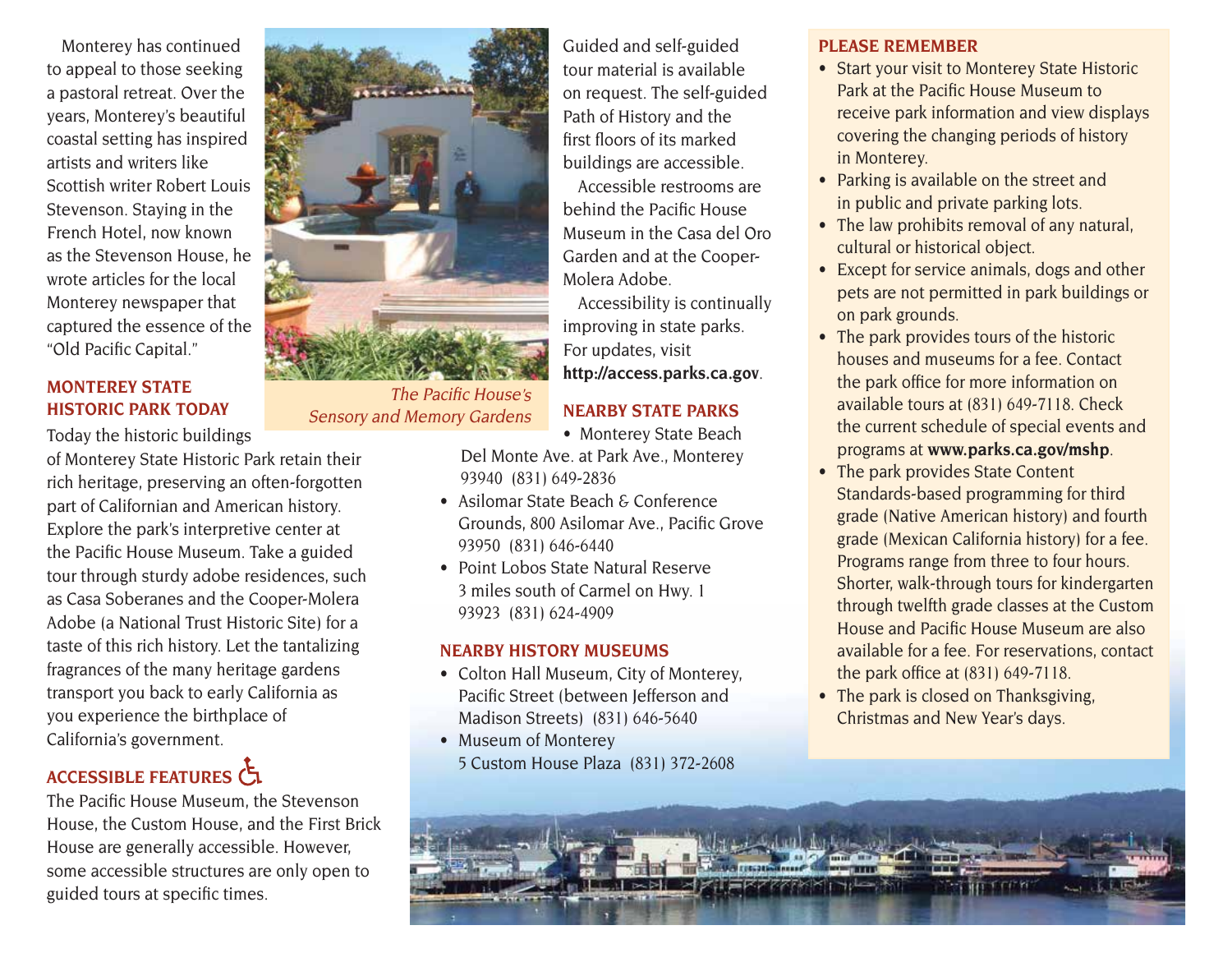#### Custom House

Pacific House Museum



Casa del Oro



**Casa Soberanes** Larkin House









**TITTIN** 

∎ ,,,,